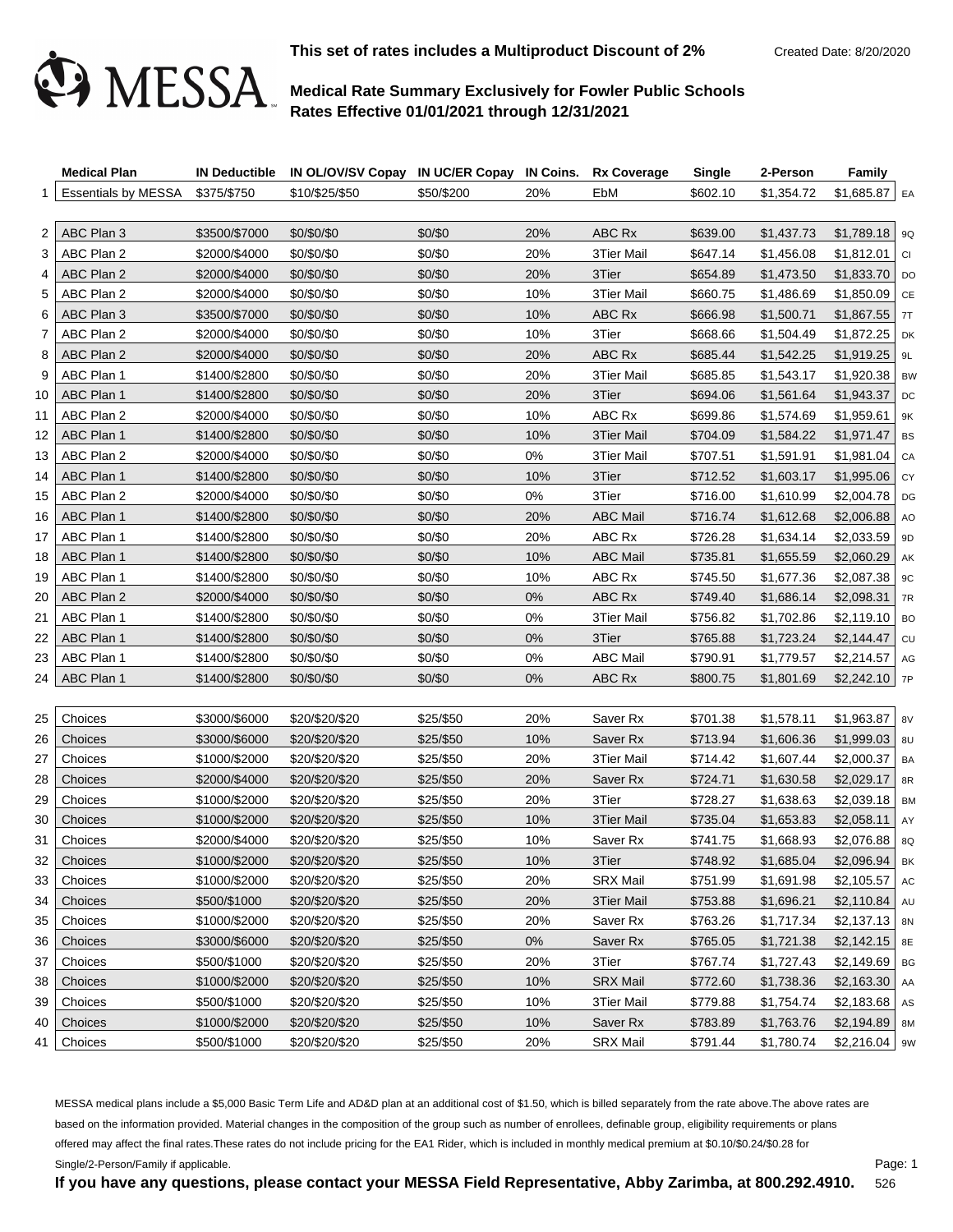

|    | <b>Medical Plan</b> |               | IN Deductible IN OL/OV/SV Copay IN UC/ER Copay IN Coins. Rx Coverage |           |       |                 | <b>Single</b> | 2-Person   | Family           |           |
|----|---------------------|---------------|----------------------------------------------------------------------|-----------|-------|-----------------|---------------|------------|------------------|-----------|
| 42 | Choices             | \$500/\$1000  | \$20/\$20/\$20                                                       | \$25/\$50 | 10%   | 3Tier           | \$793.76      | \$1,785.95 | $$2,222.52$ BE   |           |
| 43 | Choices             | \$1000/\$2000 | \$20/\$20/\$20                                                       | \$25/\$50 | 0%    | 3Tier Mail      | \$796.92      | \$1,793.08 | $$2,231.39$ AW   |           |
| 44 | Choices             | \$2000/\$4000 | \$20/\$20/\$20                                                       | \$25/\$50 | $0\%$ | Saver Rx        | \$797.34      | \$1,794.02 | $$2,232.56$ 8D   |           |
| 45 | Choices             | \$500/\$1000  | \$20/\$20/\$20                                                       | \$25/\$50 | 20%   | Saver Rx        | \$802.73      | \$1,806.13 | $$2,247.63$ 8J   |           |
| 46 | Choices             | \$1000/\$2000 | \$20/\$20/\$20                                                       | \$25/\$50 | $0\%$ | 3Tier           | \$810.80      | \$1,824.30 | $$2,270.24$ BI   |           |
| 47 | Choices             | \$500/\$1000  | \$20/\$20/\$20                                                       | \$25/\$50 | 10%   | <b>SRX Mail</b> | \$817.45      | \$1,839.26 | $$2,288.87$   9U |           |
| 48 | Choices             | \$500/\$1000  | \$20/\$20/\$20                                                       | \$25/\$50 | 10%   | Saver Rx        | \$828.74      | \$1,864.66 | $$2,320.46$ 81   |           |
| 49 | Choices             | \$1000/\$2000 | \$20/\$20/\$20                                                       | \$25/\$50 | 0%    | <b>SRX Mail</b> | \$834.49      | \$1,877.61 | $$2,336.58$   9Y |           |
| 50 | Choices             | \$1000/\$2000 | \$20/\$20/\$20                                                       | \$25/\$50 | 0%    | Saver Rx        | \$845.78      | \$1,903.00 | $$2,368.19$ 8C   |           |
| 51 | Choices             | \$500/\$1000  | \$20/\$20/\$20                                                       | \$25/\$50 | 0%    | 3Tier Mail      | \$848.05      | \$1,908.12 | $$2,374.54$ AQ   |           |
| 52 | Choices             | \$500/\$1000  | \$20/\$20/\$20                                                       | \$25/\$50 | 0%    | 3Tier           | \$861.93      | \$1,939.33 | $$2,413.39$ BC   |           |
| 53 | Choices             | \$500/\$1000  | \$20/\$20/\$20                                                       | \$25/\$50 | 0%    | <b>SRX Mail</b> | \$885.63      | \$1,992.67 | \$2,479.77       | <b>9S</b> |
| 54 | Choices             | \$500/\$1000  | \$20/\$20/\$20                                                       | \$25/\$50 | 0%    | Saver Rx        | \$896.90      | \$2,018.03 | $$2,511.34$ 7F   |           |
| 55 | Choices             | \$500/\$1000  | \$10/\$10/\$10                                                       | \$25/\$50 | 0%    | Saver Rx        | \$913.04      | \$2,054.33 | $$2,556.51$ 7D   |           |
| 56 | Choices             | \$500/\$1000  | \$5/\$5/\$5                                                          | \$10/\$25 | 0%    | Saver Rx        | \$923.32      | \$2,077.48 | $$2,585.31$ 7B   |           |
| 57 | Choices             | \$300/\$600   | \$20/\$20/\$20                                                       | \$25/\$50 | 0%    | Saver Rx        | \$946.79      | \$2,130.26 | $$2,650.99$ 7E   |           |
| 58 | Choices             | \$500/\$1000  | \$20/\$20/\$20                                                       | \$25/\$50 | 0%    | \$10/\$20       | \$960.05      | \$2,160.12 | $$2,688.15$ 5L   |           |
| 59 | Choices             | \$300/\$600   | \$10/\$10/\$10                                                       | \$25/\$50 | 0%    | Saver Rx        | \$964.16      | \$2,169.34 | $$2,699.62$ 7C   |           |
| 60 | Choices             | \$200/\$400   | \$20/\$20/\$20                                                       | \$25/\$50 | 0%    | Saver Rx        | \$974.36      | \$2,192.31 | \$2,728.21       | 6N        |
| 61 | Choices             | \$300/\$600   | \$5/\$5/\$5                                                          | \$10/\$25 | 0%    | Saver Rx        | \$975.29      | \$2,194.40 | \$2,730.81       | 7A        |
| 62 | Choices             | \$500/\$1000  | \$10/\$10/\$10                                                       | \$25/\$50 | 0%    | \$10/\$20       | \$976.19      | \$2,196.42 | $$2,733.33$ 5J   |           |
| 63 | Choices             | \$500/\$1000  | \$5/\$5/\$5                                                          | \$10/\$25 | 0%    | \$10/\$20       | \$986.48      | \$2,219.57 | $$2,762.12$ 5H   |           |
| 64 | Choices             | \$200/\$400   | \$10/\$10/\$10                                                       | \$25/\$50 | 0%    | Saver Rx        | \$992.43      | \$2,232.98 | $$2,778.82$ 6P   |           |
| 65 | Choices             | \$200/\$400   | \$5/\$5/\$5                                                          | \$10/\$25 | 0%    | Saver Rx        | \$1,004.03    | \$2,259.06 | $$2,811.28$ 6R   |           |
| 66 | Choices             | \$100/\$200   | \$20/\$20/\$20                                                       | \$25/\$50 | 0%    | Saver Rx        | \$1,004.71    | \$2,260.59 | $$2,813.18$ 6M   |           |
| 67 | Choices             | \$300/\$600   | \$20/\$20/\$20                                                       | \$25/\$50 | 0%    | \$10/\$20       | \$1,009.93    | \$2,272.35 | $$2,827.81$ 5K   |           |
| 68 | Choices             | \$100/\$200   | \$10/\$10/\$10                                                       | \$25/\$50 | 0%    | Saver Rx        | \$1,023.53    | \$2,302.92 | $$2,865.86$   6L |           |
| 69 | Choices             | \$300/\$600   | \$10/\$10/\$10                                                       | \$25/\$50 | 0%    | \$10/\$20       | \$1,027.31    | \$2,311.46 | $$2,876.48$ 51   |           |
| 70 | Choices             | \$100/\$200   | \$5/\$5/\$5                                                          | \$10/\$25 | 0%    | Saver Rx        | \$1,035.68    | \$2,330.28 | $$2,899.91$ 6Q   |           |
| 71 | Choices             | \$200/\$400   | \$20/\$20/\$20                                                       | \$25/\$50 | 0%    | \$10/\$20       | \$1,037.50    | \$2,334.39 | $$2,905.02$ 3T   |           |
| 72 | Choices             | \$300/\$600   | \$5/\$5/\$5                                                          | \$10/\$25 | $0\%$ | \$10/\$20       | \$1,038.44    | \$2,336.49 | $$2,907.63$ 5G   |           |
| 73 | Choices             | \$200/\$400   | \$10/\$10/\$10                                                       | \$25/\$50 | 0%    | \$10/\$20       | \$1,055.58    | \$2,375.06 | $$2,955.64$ 30   |           |
| 74 | Choices             | \$200/\$400   | \$5/\$5/\$5                                                          | \$10/\$25 | 0%    | \$10/\$20       | \$1,067.18    | \$2,401.14 | $$2,988.09$ 3s   |           |
| 75 | Choices             | \$100/\$200   | \$20/\$20/\$20                                                       | \$25/\$50 | $0\%$ | \$10/\$20       | \$1,067.85    | \$2,402.68 | $$2,990.00$ 3R   |           |
| 76 | Choices             | \$100/\$200   | \$10/\$10/\$10                                                       | \$25/\$50 | 0%    | \$10/\$20       | \$1,086.67    | \$2,445.01 | $$3,042.68$ 3Q   |           |
| 77 | Choices             | \$100/\$200   | \$5/\$5/\$5                                                          | \$10/\$25 | 0%    | \$10/\$20       | \$1,098.83    | \$2,472.36 | $$3,076.72$ 3P   |           |

MESSA medical plans include a \$5,000 Basic Term Life and AD&D plan at an additional cost of \$1.50, which is billed separately from the rate above.The above rates are based on the information provided. Material changes in the composition of the group such as number of enrollees, definable group, eligibility requirements or plans offered may affect the final rates.These rates do not include pricing for the EA1 Rider, which is included in monthly medical premium at \$0.10/\$0.24/\$0.28 for Single/2-Person/Family if applicable.

**If you have any questions, please contact your MESSA Field Representative, Abby Zarimba, at 800.292.4910.**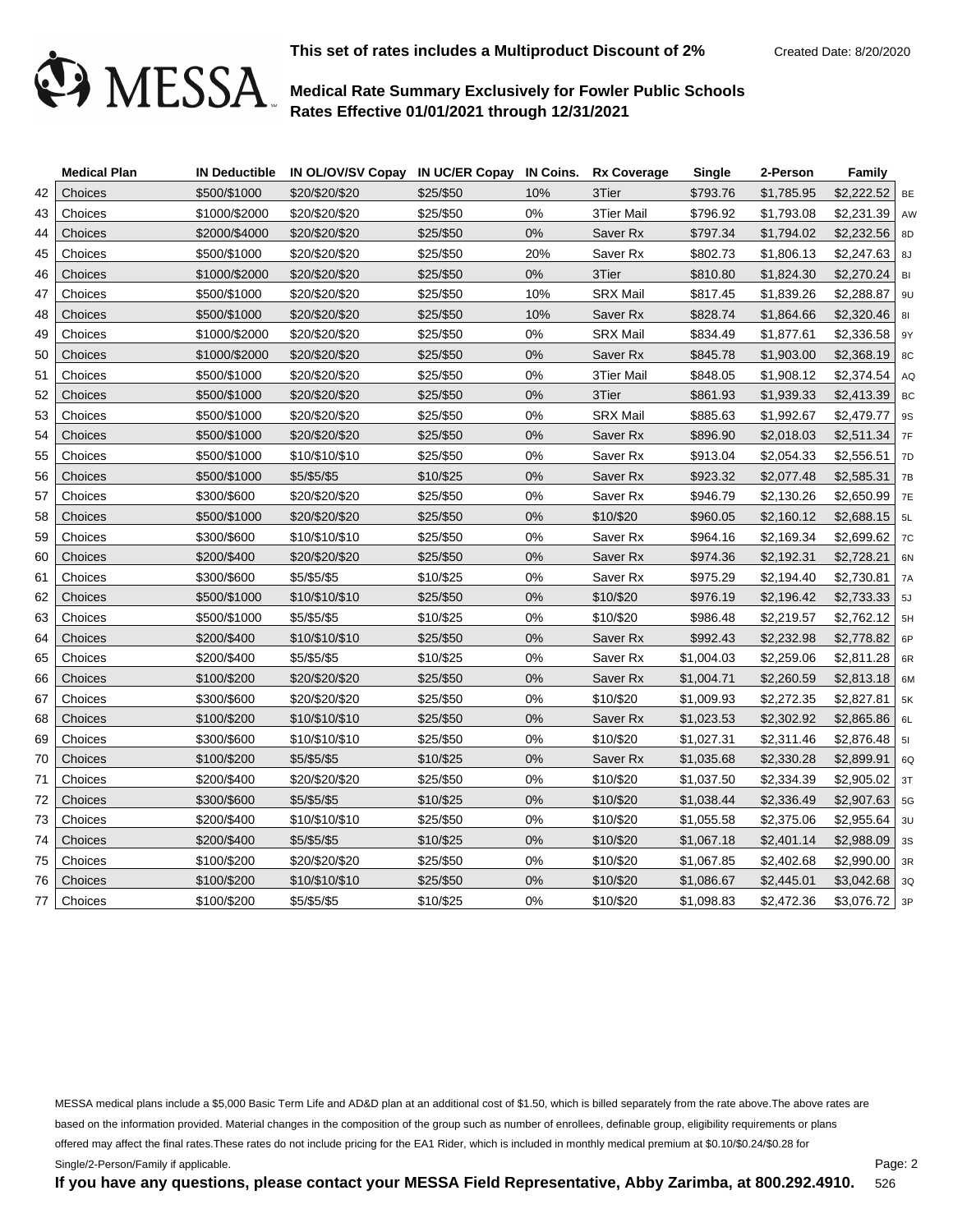

**This set of rates includes a Multiproduct Discount of 1.25%** Created Date: 8/20/2020

# **Medical Rate Summary Exclusively for Fowler Public Schools Rates Effective 01/01/2021 through 12/31/2021**

|    | <b>Medical Plan</b>             |               | IN Deductible IN OL/OV/SV Copay IN UC/ER Copay IN Coins. Rx Coverage |            |       |                   | <b>Single</b> | 2-Person   | <b>Family</b>    |    |
|----|---------------------------------|---------------|----------------------------------------------------------------------|------------|-------|-------------------|---------------|------------|------------------|----|
|    | Essentials by MESSA \$375/\$750 |               | \$10/\$25/\$50                                                       | \$50/\$200 | 20%   | EbM               | \$606.71      | \$1,365.08 | \$1,698.77   EA  |    |
|    |                                 |               |                                                                      |            |       |                   |               |            |                  |    |
| 2  | ABC Plan 3                      | \$3500/\$7000 | \$0/\$0/\$0                                                          | \$0/\$0    | 20%   | ABC Rx            | \$643.89      | \$1,448.74 | $$1,802.88$   9Q |    |
| 3  | ABC Plan 2                      | \$2000/\$4000 | \$0/\$0/\$0                                                          | \$0/\$0    | 20%   | <b>3Tier Mail</b> | \$652.10      | \$1,467.22 | $$1,825.87$ CI   |    |
| 4  | ABC Plan 2                      | \$2000/\$4000 | \$0/\$0/\$0                                                          | \$0/\$0    | 20%   | 3Tier             | \$659.90      | \$1,484.78 | $$1,847.73$ DO   |    |
| 5  | ABC Plan 2                      | \$2000/\$4000 | \$0/\$0/\$0                                                          | \$0/\$0    | 10%   | <b>3Tier Mail</b> | \$665.81      | \$1,498.07 | $$1,864.25$ CE   |    |
| 6  | ABC Plan 3                      | \$3500/\$7000 | \$0/\$0/\$0                                                          | \$0/\$0    | 10%   | ABC Rx            | \$672.09      | \$1,512.19 | $$1,881.84$ 7T   |    |
| 7  | ABC Plan 2                      | \$2000/\$4000 | \$0/\$0/\$0                                                          | \$0/\$0    | 10%   | 3Tier             | \$673.78      | \$1,516.01 | $$1,886.58$ DK   |    |
| 8  | ABC Plan 2                      | \$2000/\$4000 | \$0/\$0/\$0                                                          | \$0/\$0    | 20%   | ABC Rx            | \$690.68      | \$1,554.05 | $$1,933.93$   9L |    |
| 9  | ABC Plan 1                      | \$1400/\$2800 | \$0/\$0/\$0                                                          | \$0/\$0    | 20%   | 3Tier Mail        | \$691.09      | \$1,554.98 | $$1,935.08$ BW   |    |
| 10 | ABC Plan 1                      | \$1400/\$2800 | \$0/\$0/\$0                                                          | \$0/\$0    | 20%   | 3Tier             | \$699.37      | \$1,573.59 | $$1,958.24$ DC   |    |
| 11 | ABC Plan 2                      | \$2000/\$4000 | \$0/\$0/\$0                                                          | \$0/\$0    | 10%   | ABC Rx            | \$705.22      | \$1,586.75 | $$1,974.61$   9K |    |
| 12 | ABC Plan 1                      | \$1400/\$2800 | \$0/\$0/\$0                                                          | \$0/\$0    | 10%   | 3Tier Mail        | \$709.48      | \$1,596.34 | $$1,986.56$ BS   |    |
| 13 | ABC Plan 2                      | \$2000/\$4000 | \$0/\$0/\$0                                                          | \$0/\$0    | 0%    | <b>3Tier Mail</b> | \$712.93      | \$1,604.09 | $$1,996.21$ CA   |    |
| 14 | ABC Plan 1                      | \$1400/\$2800 | \$0/\$0/\$0                                                          | \$0/\$0    | 10%   | 3Tier             | \$717.97      | \$1,615.44 | $$2,010.33$ CY   |    |
| 15 | ABC Plan 2                      | \$2000/\$4000 | \$0/\$0/\$0                                                          | \$0/\$0    | 0%    | 3Tier             | \$721.48      | \$1,623.32 | $$2,020.12$ DG   |    |
| 16 | ABC Plan 1                      | \$1400/\$2800 | \$0/\$0/\$0                                                          | \$0/\$0    | 20%   | <b>ABC Mail</b>   | \$722.22      | \$1,625.02 | $$2,022.24$ AO   |    |
| 17 | ABC Plan 1                      | \$1400/\$2800 | \$0/\$0/\$0                                                          | \$0/\$0    | 20%   | ABC Rx            | \$731.83      | \$1,646.64 | $$2,049.15$ 9D   |    |
| 18 | ABC Plan 1                      | \$1400/\$2800 | \$0/\$0/\$0                                                          | \$0/\$0    | 10%   | <b>ABC Mail</b>   | \$741.44      | \$1,668.26 | $$2,076.06$ AK   |    |
| 19 | ABC Plan 1                      | \$1400/\$2800 | \$0/\$0/\$0                                                          | \$0/\$0    | 10%   | ABC Rx            | \$751.20      | \$1,690.19 | $$2,103.36$   9C |    |
| 20 | ABC Plan 2                      | \$2000/\$4000 | \$0/\$0/\$0                                                          | \$0/\$0    | $0\%$ | ABC Rx            | \$755.13      | \$1,699.04 | $$2,114.37$ 7R   |    |
| 21 | ABC Plan 1                      | \$1400/\$2800 | \$0/\$0/\$0                                                          | \$0/\$0    | 0%    | 3Tier Mail        | \$762.62      | \$1,715.89 | $$2,135.32$ BO   |    |
| 22 | ABC Plan 1                      | \$1400/\$2800 | \$0/\$0/\$0                                                          | \$0/\$0    | 0%    | 3Tier             | \$771.74      | \$1,736.43 | $$2,160.88$ cu   |    |
| 23 | ABC Plan 1                      | \$1400/\$2800 | \$0/\$0/\$0                                                          | \$0/\$0    | 0%    | <b>ABC Mail</b>   | \$796.97      | \$1,793.19 | $$2,231.52$ AG   |    |
| 24 | ABC Plan 1                      | \$1400/\$2800 | \$0/\$0/\$0                                                          | \$0/\$0    | 0%    | ABC Rx            | \$806.87      | \$1,815.48 | $$2,259.25$ 7P   |    |
|    |                                 |               |                                                                      |            |       |                   |               |            |                  |    |
| 25 | Choices                         | \$3000/\$6000 | \$20/\$20/\$20                                                       | \$25/\$50  | 20%   | Saver Rx          | \$706.75      | \$1,590.19 | $$1,978.90$   8V |    |
| 26 | Choices                         | \$3000/\$6000 | \$20/\$20/\$20                                                       | \$25/\$50  | 10%   | Saver Rx          | \$719.40      | \$1,618.66 | $$2,014.33$ 8U   |    |
| 27 | Choices                         | \$1000/\$2000 | \$20/\$20/\$20                                                       | \$25/\$50  | 20%   | 3Tier Mail        | \$719.89      | \$1,619.74 | $$2,015.67$ BA   |    |
| 28 | Choices                         | \$2000/\$4000 | \$20/\$20/\$20                                                       | \$25/\$50  | 20%   | Saver Rx          | \$730.26      | \$1,643.06 | $$2,044.70$ 8R   |    |
| 29 | Choices                         | \$1000/\$2000 | \$20/\$20/\$20                                                       | \$25/\$50  | 20%   | 3Tier             | \$733.85      | \$1,651.17 | $$2,054.79$ BM   |    |
| 30 | Choices                         | \$1000/\$2000 | \$20/\$20/\$20                                                       | \$25/\$50  | 10%   | 3Tier Mail        | \$740.66      | \$1,666.48 | $$2,073.86$ AY   |    |
| 31 | Choices                         | \$2000/\$4000 | \$20/\$20/\$20                                                       | \$25/\$50  | 10%   | Saver Rx          | \$747.42      | \$1,681.70 | $$2,092.78$ 8Q   |    |
| 32 | Choices                         | \$1000/\$2000 | \$20/\$20/\$20                                                       | \$25/\$50  | 10%   | 3Tier             | \$754.65      | \$1.697.94 | $$2.112.99$ BK   |    |
| 33 | Choices                         | \$1000/\$2000 | \$20/\$20/\$20                                                       | \$25/\$50  | 20%   | <b>SRX Mail</b>   | \$757.74      | \$1,704.92 | $$2,121.68$ AC   |    |
| 34 | Choices                         | \$500/\$1000  | \$20/\$20/\$20                                                       | \$25/\$50  | 20%   | 3Tier Mail        | \$759.64      | \$1,709.19 | $$2,126.99$ AU   |    |
| 35 | Choices                         | \$1000/\$2000 | \$20/\$20/\$20                                                       | \$25/\$50  | 20%   | Saver Rx          | \$769.11      | \$1,730.48 | $$2,153.48$ 8N   |    |
| 36 | Choices                         | \$3000/\$6000 | \$20/\$20/\$20                                                       | \$25/\$50  | $0\%$ | Saver Rx          | \$770.91      | \$1,734.55 | \$2,158.54       | 8E |
| 37 | Choices                         | \$500/\$1000  | \$20/\$20/\$20                                                       | \$25/\$50  | 20%   | 3Tier             | \$773.62      | \$1,740.65 | $$2,166.14$ BG   |    |
| 38 | Choices                         | \$1000/\$2000 | \$20/\$20/\$20                                                       | \$25/\$50  | 10%   | <b>SRX Mail</b>   | \$778.52      | \$1,751.67 | $$2,179.85$ AA   |    |
| 39 | Choices                         | \$500/\$1000  | \$20/\$20/\$20                                                       | \$25/\$50  | 10%   | 3Tier Mail        | \$785.85      | \$1,768.17 | $$2,200.39$ As   |    |
| 40 | Choices                         | \$1000/\$2000 | \$20/\$20/\$20                                                       | \$25/\$50  | 10%   | Saver Rx          | \$789.89      | \$1,777.25 | $$2,211.69$ 8M   |    |
| 41 | Choices                         | \$500/\$1000  | \$20/\$20/\$20                                                       | \$25/\$50  | 20%   | <b>SRX Mail</b>   | \$797.50      | \$1,794.37 | $$2,233.00$   9W |    |
|    |                                 |               |                                                                      |            |       |                   |               |            |                  |    |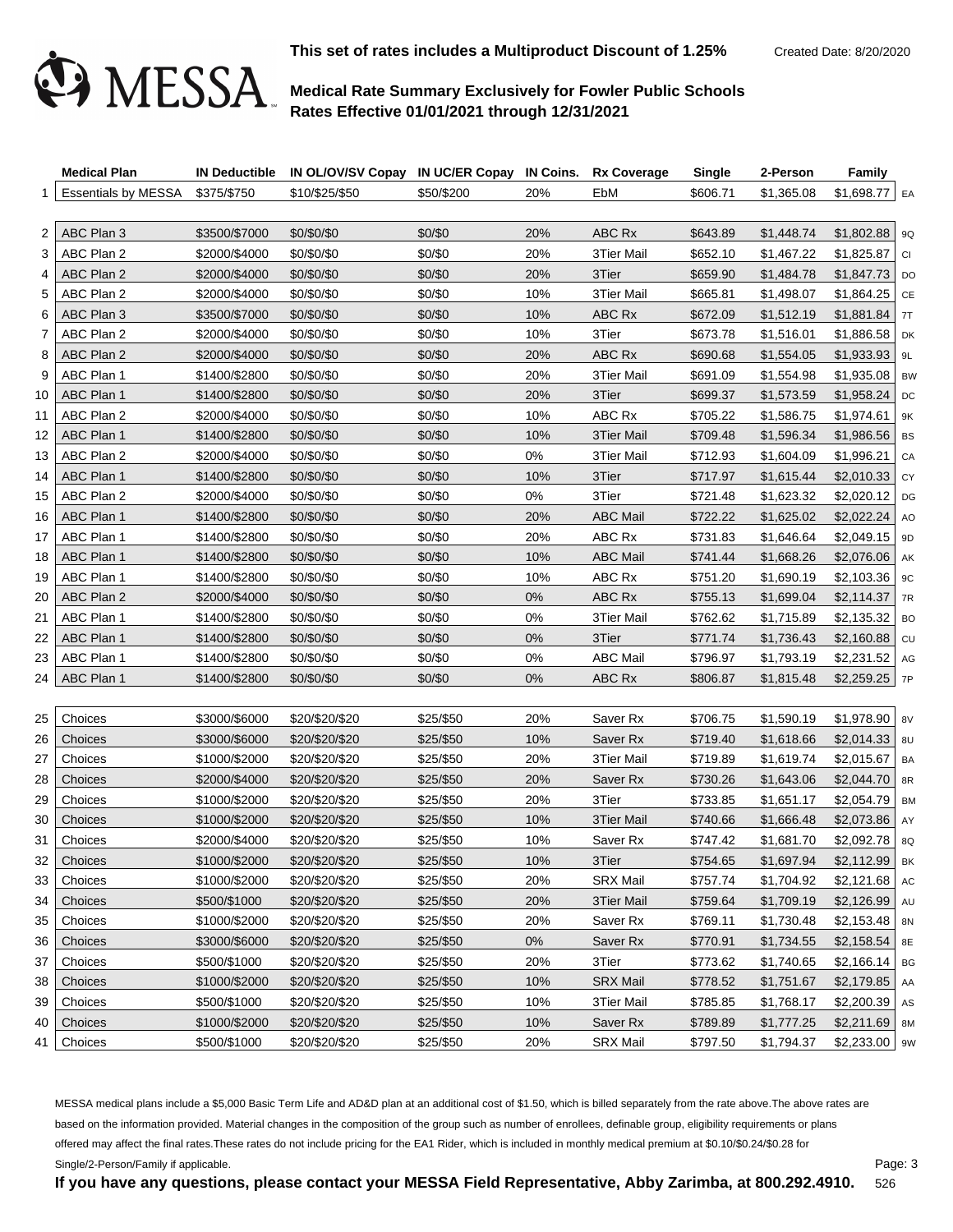

|    | <b>Medical Plan</b> |               | IN Deductible IN OL/OV/SV Copay IN UC/ER Copay IN Coins. |           |       | <b>Rx Coverage</b> | Single     | 2-Person   | Family           |        |
|----|---------------------|---------------|----------------------------------------------------------|-----------|-------|--------------------|------------|------------|------------------|--------|
| 42 | Choices             | \$500/\$1000  | \$20/\$20/\$20                                           | \$25/\$50 | 10%   | 3Tier              | \$799.84   | \$1,799.62 | $$2,239.52$ BE   |        |
| 43 | Choices             | \$1000/\$2000 | \$20/\$20/\$20                                           | \$25/\$50 | 0%    | 3Tier Mail         | \$803.02   | \$1,806.80 | $$2,248.46$ AW   |        |
| 44 | Choices             | \$2000/\$4000 | \$20/\$20/\$20                                           | \$25/\$50 | 0%    | Saver Rx           | \$803.44   | \$1,807.75 | \$2,249.64       | 8D     |
| 45 | Choices             | \$500/\$1000  | \$20/\$20/\$20                                           | \$25/\$50 | 20%   | Saver Rx           | \$808.88   | \$1,819.96 | $$2,264.84$ 8J   |        |
| 46 | Choices             | \$1000/\$2000 | \$20/\$20/\$20                                           | \$25/\$50 | $0\%$ | 3Tier              | \$817.01   | \$1,838.26 | \$2,287.61       | B      |
| 47 | Choices             | \$500/\$1000  | \$20/\$20/\$20                                           | \$25/\$50 | 10%   | <b>SRX Mail</b>    | \$823.71   | \$1,853.34 | $$2,306.38$   9U |        |
| 48 | Choices             | \$500/\$1000  | \$20/\$20/\$20                                           | \$25/\$50 | 10%   | Saver Rx           | \$835.08   | \$1,878.93 | \$2,338.22       | 81     |
| 49 | Choices             | \$1000/\$2000 | \$20/\$20/\$20                                           | \$25/\$50 | 0%    | <b>SRX Mail</b>    | \$840.88   | \$1,891.98 | $$2,354.46$   9Y |        |
| 50 | Choices             | \$1000/\$2000 | \$20/\$20/\$20                                           | \$25/\$50 | 0%    | Saver Rx           | \$852.25   | \$1,917.56 | \$2,386.31       | 8C     |
| 51 | Choices             | \$500/\$1000  | \$20/\$20/\$20                                           | \$25/\$50 | 0%    | 3Tier Mail         | \$854.54   | \$1,922.72 | \$2,392.71       | $ $ AQ |
| 52 | Choices             | \$500/\$1000  | \$20/\$20/\$20                                           | \$25/\$50 | 0%    | 3Tier              | \$868.52   | \$1,954.17 | $$2,431.86$ BC   |        |
| 53 | Choices             | \$500/\$1000  | \$20/\$20/\$20                                           | \$25/\$50 | 0%    | <b>SRX Mail</b>    | \$892.41   | \$2,007.92 | \$2,498.74       | 9S     |
| 54 | Choices             | \$500/\$1000  | \$20/\$20/\$20                                           | \$25/\$50 | 0%    | Saver Rx           | \$903.77   | \$2,033.48 | $$2,530.56$ 7F   |        |
| 55 | Choices             | \$500/\$1000  | \$10/\$10/\$10                                           | \$25/\$50 | $0\%$ | Saver Rx           | \$920.03   | \$2,070.05 | $$2,576.07$ 7D   |        |
| 56 | Choices             | \$500/\$1000  | \$5/\$5/\$5                                              | \$10/\$25 | 0%    | Saver Rx           | \$930.39   | \$2,093.37 | $$2,605.10$ 7B   |        |
| 57 | Choices             | \$300/\$600   | \$20/\$20/\$20                                           | \$25/\$50 | 0%    | Saver Rx           | \$954.03   | \$2,146.56 | $$2,671.28$ 7E   |        |
| 58 | Choices             | \$500/\$1000  | \$20/\$20/\$20                                           | \$25/\$50 | 0%    | \$10/\$20          | \$967.40   | \$2,176.66 | $$2,708.72$ 5L   |        |
| 59 | Choices             | \$300/\$600   | \$10/\$10/\$10                                           | \$25/\$50 | 0%    | Saver Rx           | \$971.54   | \$2,185.94 | $$2,720.28$ 7C   |        |
| 60 | Choices             | \$200/\$400   | \$20/\$20/\$20                                           | \$25/\$50 | 0%    | Saver Rx           | \$981.82   | \$2,209.09 | $$2,749.09$ 6N   |        |
| 61 | Choices             | \$300/\$600   | \$5/\$5/\$5                                              | \$10/\$25 | 0%    | Saver Rx           | \$982.75   | \$2,211.19 | \$2,751.71       | 7A     |
| 62 | Choices             | \$500/\$1000  | \$10/\$10/\$10                                           | \$25/\$50 | 0%    | \$10/\$20          | \$983.66   | \$2,213.23 | $$2,754.25$ 5J   |        |
| 63 | Choices             | \$500/\$1000  | \$5/\$5/\$5                                              | \$10/\$25 | 0%    | \$10/\$20          | \$994.03   | \$2,236.55 | $$2,783.26$ 5H   |        |
| 64 | Choices             | \$200/\$400   | \$10/\$10/\$10                                           | \$25/\$50 | $0\%$ | Saver Rx           | \$1,000.03 | \$2,250.07 | $$2,800.08$ 6P   |        |
| 65 | Choices             | \$200/\$400   | \$5/\$5/\$5                                              | \$10/\$25 | 0%    | Saver Rx           | \$1,011.72 | \$2,276.35 | $$2,832.79$ 6R   |        |
| 66 | Choices             | \$100/\$200   | \$20/\$20/\$20                                           | \$25/\$50 | 0%    | Saver Rx           | \$1,012.40 | \$2,277.89 | \$2,834.71       | 6M     |
| 67 | Choices             | \$300/\$600   | \$20/\$20/\$20                                           | \$25/\$50 | 0%    | \$10/\$20          | \$1,017.66 | \$2,289.74 | $$2,849.45$ 5K   |        |
| 68 | Choices             | \$100/\$200   | \$10/\$10/\$10                                           | \$25/\$50 | 0%    | Saver Rx           | \$1,031.36 | \$2,320.54 | $$2,887.79$ 6L   |        |
| 69 | Choices             | \$300/\$600   | \$10/\$10/\$10                                           | \$25/\$50 | 0%    | \$10/\$20          | \$1,035.18 | \$2,329.15 | $$2,898.50$   51 |        |
| 70 | Choices             | \$100/\$200   | \$5/\$5/\$5                                              | \$10/\$25 | 0%    | Saver Rx           | \$1,043.60 | \$2,348.12 | $$2,922.10$ 6Q   |        |
| 71 | Choices             | \$200/\$400   | \$20/\$20/\$20                                           | \$25/\$50 | $0\%$ | \$10/\$20          | \$1,045.44 | \$2,352.26 | $$2,927.25$ 3T   |        |
| 72 | Choices             | \$300/\$600   | \$5/\$5/\$5                                              | \$10/\$25 | 0%    | \$10/\$20          | \$1,046.39 | \$2,354.37 | $$2,929.89$ 5G   |        |
| 73 | Choices             | \$200/\$400   | \$10/\$10/\$10                                           | \$25/\$50 | $0\%$ | \$10/\$20          | \$1,063.66 | \$2,393.23 | $$2,978.26$ 3U   |        |
| 74 | Choices             | \$200/\$400   | \$5/\$5/\$5                                              | \$10/\$25 | 0%    | \$10/\$20          | \$1,075.34 | \$2,419.52 | $$3,010.95$ 3s   |        |
| 75 | Choices             | \$100/\$200   | \$20/\$20/\$20                                           | \$25/\$50 | $0\%$ | \$10/\$20          | \$1,076.03 | \$2,421.07 | $$3,012.88$ 3R   |        |
| 76 | Choices             | \$100/\$200   | \$10/\$10/\$10                                           | \$25/\$50 | 0%    | \$10/\$20          | \$1,094.99 | \$2,463.72 | $$3,065.97$ 3Q   |        |
| 77 | Choices             | \$100/\$200   | \$5/\$5/\$5                                              | \$10/\$25 | 0%    | \$10/\$20          | \$1,107.24 | \$2,491.29 | $$3,100.27$ 3P   |        |

MESSA medical plans include a \$5,000 Basic Term Life and AD&D plan at an additional cost of \$1.50, which is billed separately from the rate above.The above rates are based on the information provided. Material changes in the composition of the group such as number of enrollees, definable group, eligibility requirements or plans offered may affect the final rates.These rates do not include pricing for the EA1 Rider, which is included in monthly medical premium at \$0.10/\$0.24/\$0.28 for Single/2-Person/Family if applicable.

Page: 4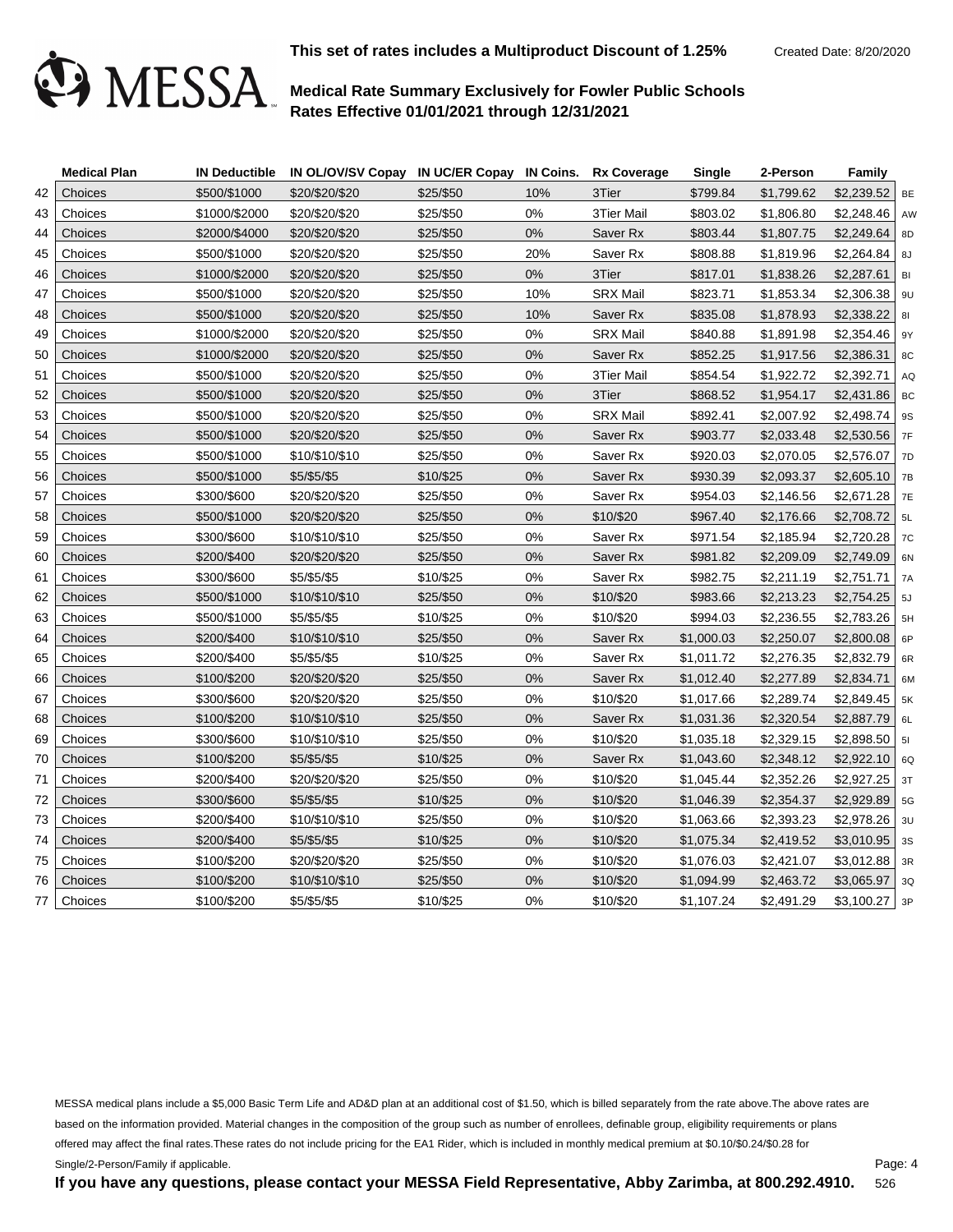

**This set of rates includes a Multiproduct Discount of 1%** Created Date: 8/20/2020

# **Medical Rate Summary Exclusively for Fowler Public Schools Rates Effective 01/01/2021 through 12/31/2021**

|    | <b>Medical Plan</b>             |               | IN Deductible IN OL/OV/SV Copay IN UC/ER Copay IN Coins. Rx Coverage |            |       |                     | <b>Single</b> | 2-Person   | <b>Family</b>    |    |
|----|---------------------------------|---------------|----------------------------------------------------------------------|------------|-------|---------------------|---------------|------------|------------------|----|
|    | Essentials by MESSA \$375/\$750 |               | \$10/\$25/\$50                                                       | \$50/\$200 | 20%   | EbM                 | \$608.24      | \$1,368.54 | $$1,703.07$ EA   |    |
|    |                                 |               |                                                                      |            |       |                     |               |            |                  |    |
| 2  | ABC Plan 3                      | \$3500/\$7000 | \$0/\$0/\$0                                                          | \$0/\$0    | 20%   | ABC Rx              | \$645.52      | \$1,452.41 | $$1,807.44$   9Q |    |
| 3  | ABC Plan 2                      | \$2000/\$4000 | \$0/\$0/\$0                                                          | \$0/\$0    | 20%   | 3Tier Mail          | \$653.75      | \$1,470.94 | $$1,830.50$ CI   |    |
| 4  | ABC Plan 2                      | \$2000/\$4000 | \$0/\$0/\$0                                                          | \$0/\$0    | 20%   | 3Tier               | \$661.57      | \$1,488.54 | \$1,852.41       | DO |
| 5  | ABC Plan 2                      | \$2000/\$4000 | \$0/\$0/\$0                                                          | \$0/\$0    | 10%   | 3Tier Mail          | \$667.49      | \$1,501.86 | $$1,868.97$ CE   |    |
| 6  | ABC Plan 3                      | \$3500/\$7000 | \$0/\$0/\$0                                                          | \$0/\$0    | 10%   | ABC Rx              | \$673.79      | \$1,516.02 | \$1,886.61       | 7T |
| 7  | ABC Plan 2                      | \$2000/\$4000 | \$0/\$0/\$0                                                          | \$0/\$0    | 10%   | 3Tier               | \$675.48      | \$1,519.85 | $$1,891.36$ DK   |    |
| 8  | ABC Plan 2                      | \$2000/\$4000 | \$0/\$0/\$0                                                          | \$0/\$0    | 20%   | ABC Rx              | \$692.43      | \$1,557.98 | $$1,938.83$   9L |    |
| 9  | ABC Plan 1                      | \$1400/\$2800 | \$0/\$0/\$0                                                          | \$0/\$0    | 20%   | 3Tier Mail          | \$692.84      | \$1,558.92 | $$1,939.98$ BW   |    |
| 10 | ABC Plan 1                      | \$1400/\$2800 | \$0/\$0/\$0                                                          | \$0/\$0    | 20%   | 3Tier               | \$701.14      | \$1,577.58 | $$1,963.20$ DC   |    |
| 11 | ABC Plan 2                      | \$2000/\$4000 | \$0/\$0/\$0                                                          | \$0/\$0    | 10%   | ABC Rx              | \$707.00      | \$1,590.76 | $$1,979.61$   9K |    |
| 12 | ABC Plan 1                      | \$1400/\$2800 | \$0/\$0/\$0                                                          | \$0/\$0    | 10%   | 3Tier Mail          | \$711.28      | \$1,600.38 | $$1,991.59$ BS   |    |
| 13 | ABC Plan 2                      | \$2000/\$4000 | \$0/\$0/\$0                                                          | \$0/\$0    | 0%    | <b>3Tier Mail</b>   | \$714.73      | \$1,608.15 | $$2,001.26$ CA   |    |
| 14 | ABC Plan 1                      | \$1400/\$2800 | \$0/\$0/\$0                                                          | \$0/\$0    | 10%   | 3Tier               | \$719.79      | \$1,619.53 | $$2,015.42$ CY   |    |
| 15 | ABC Plan 2                      | \$2000/\$4000 | \$0/\$0/\$0                                                          | \$0/\$0    | 0%    | 3Tier               | \$723.31      | \$1,627.43 | \$2,025.24       | DG |
| 16 | ABC Plan 1                      | \$1400/\$2800 | \$0/\$0/\$0                                                          | \$0/\$0    | 20%   | <b>ABC Mail</b>     | \$724.05      | \$1,629.14 | $$2,027.36$ AO   |    |
| 17 | ABC Plan 1                      | \$1400/\$2800 | \$0/\$0/\$0                                                          | \$0/\$0    | 20%   | ABC Rx              | \$733.69      | \$1,650.81 | $$2,054.34$ 9D   |    |
| 18 | ABC Plan 1                      | \$1400/\$2800 | \$0/\$0/\$0                                                          | \$0/\$0    | 10%   | <b>ABC Mail</b>     | \$743.32      | \$1,672.49 | \$2,081.31       | AK |
| 19 | ABC Plan 1                      | \$1400/\$2800 | \$0/\$0/\$0                                                          | \$0/\$0    | 10%   | ABC Rx              | \$753.11      | \$1,694.47 | $$2,108.68$   9C |    |
| 20 | ABC Plan 2                      | \$2000/\$4000 | \$0/\$0/\$0                                                          | \$0/\$0    | $0\%$ | ABC Rx              | \$757.04      | \$1,703.35 | $$2,119.72$ 7R   |    |
| 21 | ABC Plan 1                      | \$1400/\$2800 | \$0/\$0/\$0                                                          | \$0/\$0    | 0%    | 3Tier Mail          | \$764.55      | \$1,720.23 | $$2,140.73$ BO   |    |
| 22 | ABC Plan 1                      | \$1400/\$2800 | \$0/\$0/\$0                                                          | \$0/\$0    | 0%    | 3Tier               | \$773.69      | \$1,740.82 | $$2,166.35$ cu   |    |
| 23 | ABC Plan 1                      | \$1400/\$2800 | \$0/\$0/\$0                                                          | \$0/\$0    | 0%    | <b>ABC Mail</b>     | \$798.98      | \$1,797.73 | $$2,237.17$ AG   |    |
| 24 | ABC Plan 1                      | \$1400/\$2800 | \$0/\$0/\$0                                                          | \$0/\$0    | 0%    | ABC Rx              | \$808.92      | \$1,820.08 | $$2,264.97$ 7P   |    |
|    |                                 |               |                                                                      |            |       |                     |               |            |                  |    |
| 25 | Choices                         | \$3000/\$6000 | \$20/\$20/\$20                                                       | \$25/\$50  | 20%   | Saver Rx            | \$708.54      | \$1,594.21 | $$1,983.91$   8V |    |
| 26 | Choices                         | \$3000/\$6000 | \$20/\$20/\$20                                                       | \$25/\$50  | 10%   | Saver Rx            | \$721.22      | \$1,622.76 | $$2,019.43$ 8U   |    |
| 27 | Choices                         | \$1000/\$2000 | \$20/\$20/\$20                                                       | \$25/\$50  | 20%   | <b>3Tier Mail</b>   | \$721.71      | \$1,623.84 | $$2,020.78$ BA   |    |
| 28 | Choices                         | \$2000/\$4000 | \$20/\$20/\$20                                                       | \$25/\$50  | 20%   | Saver <sub>Rx</sub> | \$732.10      | \$1,647.22 | $$2,049.88$ 8R   |    |
| 29 | Choices                         | \$1000/\$2000 | \$20/\$20/\$20                                                       | \$25/\$50  | 20%   | 3Tier               | \$735.71      | \$1,655.35 | $$2,059.99$ BM   |    |
| 30 | Choices                         | \$1000/\$2000 | \$20/\$20/\$20                                                       | \$25/\$50  | 10%   | 3Tier Mail          | \$742.54      | \$1,670.70 | \$2,079.11       | AY |
| 31 | Choices                         | \$2000/\$4000 | \$20/\$20/\$20                                                       | \$25/\$50  | 10%   | Saver Rx            | \$749.32      | \$1,685.96 | $$2,098.08$ 8Q   |    |
| 32 | Choices                         | \$1000/\$2000 | \$20/\$20/\$20                                                       | \$25/\$50  | 10%   | 3Tier               | \$756.56      | \$1,702.24 | $$2,118.34$ BK   |    |
| 33 | Choices                         | \$1000/\$2000 | \$20/\$20/\$20                                                       | \$25/\$50  | 20%   | <b>SRX Mail</b>     | \$759.66      | \$1,709.24 | $$2,127.05$ AC   |    |
| 34 | Choices                         | \$500/\$1000  | \$20/\$20/\$20                                                       | \$25/\$50  | 20%   | 3Tier Mail          | \$761.57      | \$1,713.52 | $$2,132.38$ AU   |    |
| 35 | Choices                         | \$1000/\$2000 | \$20/\$20/\$20                                                       | \$25/\$50  | 20%   | Saver Rx            | \$771.05      | \$1,734.87 | \$2,158.93       | 8N |
| 36 | Choices                         | \$3000/\$6000 | \$20/\$20/\$20                                                       | \$25/\$50  | $0\%$ | Saver Rx            | \$772.86      | \$1,738.94 | \$2,164.01       | 8E |
| 37 | Choices                         | \$500/\$1000  | \$20/\$20/\$20                                                       | \$25/\$50  | 20%   | 3Tier               | \$775.58      | \$1,745.06 | \$2,171.62       | BG |
| 38 | Choices                         | \$1000/\$2000 | \$20/\$20/\$20                                                       | \$25/\$50  | 10%   | <b>SRX Mail</b>     | \$780.49      | \$1,756.10 | \$2,185.37       | AA |
| 39 | Choices                         | \$500/\$1000  | \$20/\$20/\$20                                                       | \$25/\$50  | 10%   | 3Tier Mail          | \$787.84      | \$1,772.64 | $$2,205.96$ As   |    |
| 40 | Choices                         | \$1000/\$2000 | \$20/\$20/\$20                                                       | \$25/\$50  | 10%   | Saver Rx            | \$791.89      | \$1,781.75 | \$2,217.29       | 8M |
| 41 | Choices                         | \$500/\$1000  | \$20/\$20/\$20                                                       | \$25/\$50  | 20%   | <b>SRX Mail</b>     | \$799.52      | \$1,798.91 | $$2,238.65$   9W |    |
|    |                                 |               |                                                                      |            |       |                     |               |            |                  |    |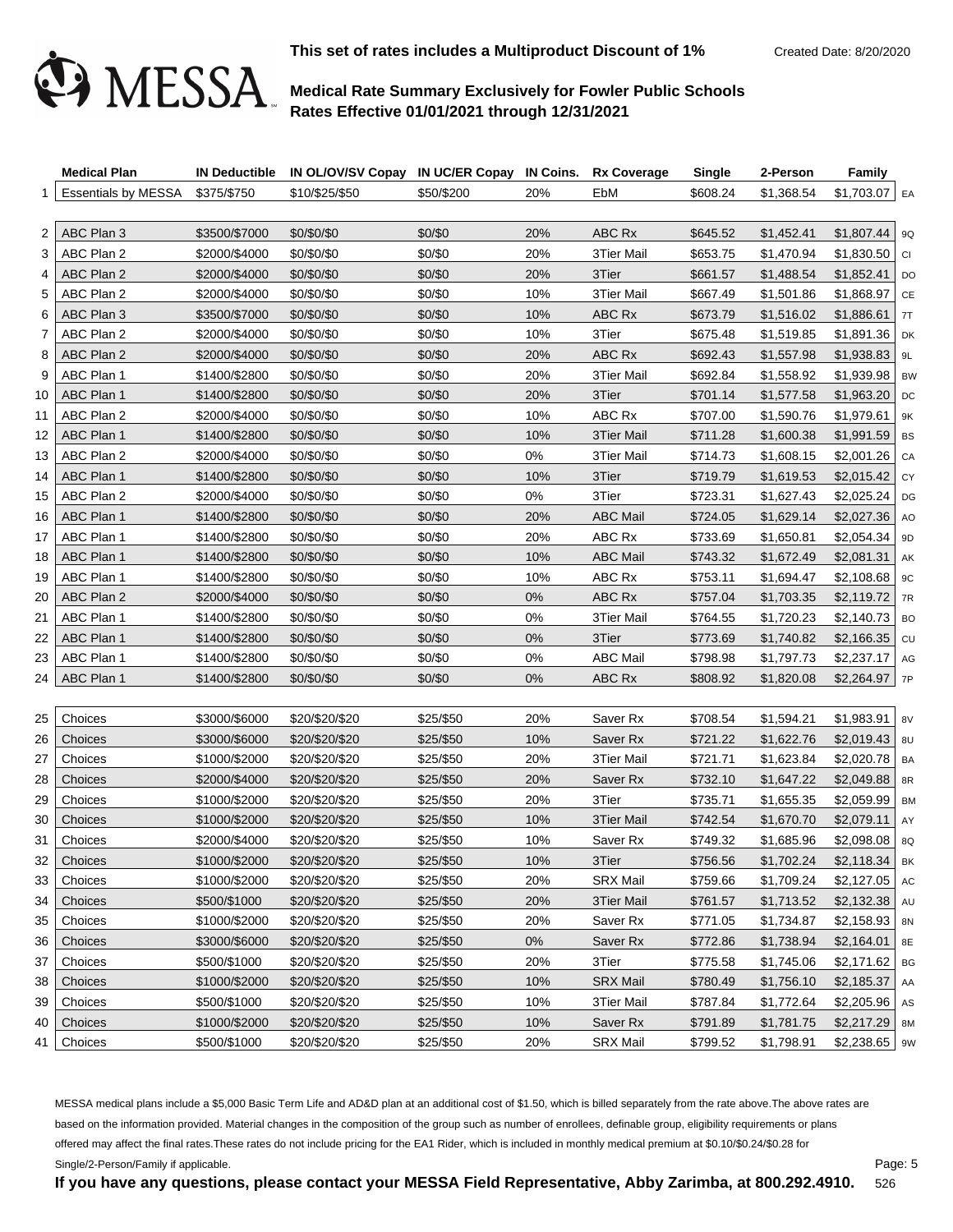

|    | <b>Medical Plan</b> |               | IN Deductible IN OL/OV/SV Copay IN UC/ER Copay IN Coins. Rx Coverage |           |       |                 | <b>Single</b> | 2-Person   | Family           |    |
|----|---------------------|---------------|----------------------------------------------------------------------|-----------|-------|-----------------|---------------|------------|------------------|----|
| 42 | Choices             | \$500/\$1000  | \$20/\$20/\$20                                                       | \$25/\$50 | 10%   | 3Tier           | \$801.86      | \$1,804.17 | $$2,245.19$ BE   |    |
| 43 | Choices             | \$1000/\$2000 | \$20/\$20/\$20                                                       | \$25/\$50 | 0%    | 3Tier Mail      | \$805.05      | \$1,811.38 | $$2,254.16$ AW   |    |
| 44 | Choices             | \$2000/\$4000 | \$20/\$20/\$20                                                       | \$25/\$50 | $0\%$ | Saver Rx        | \$805.48      | \$1,812.33 | \$2,255.34       | 8D |
| 45 | Choices             | \$500/\$1000  | \$20/\$20/\$20                                                       | \$25/\$50 | 20%   | Saver Rx        | \$810.92      | \$1,824.56 | $$2,270.57$ 8J   |    |
| 46 | Choices             | \$1000/\$2000 | \$20/\$20/\$20                                                       | \$25/\$50 | $0\%$ | 3Tier           | \$819.07      | \$1,842.91 | $$2,293.40$ BI   |    |
| 47 | Choices             | \$500/\$1000  | \$20/\$20/\$20                                                       | \$25/\$50 | 10%   | <b>SRX Mail</b> | \$825.79      | \$1,858.03 | $$2,312.22$   9U |    |
| 48 | Choices             | \$500/\$1000  | \$20/\$20/\$20                                                       | \$25/\$50 | 10%   | Saver Rx        | \$837.20      | \$1,883.69 | $$2,344.14$ 81   |    |
| 49 | Choices             | \$1000/\$2000 | \$20/\$20/\$20                                                       | \$25/\$50 | 0%    | <b>SRX Mail</b> | \$843.00      | \$1,896.77 | $$2,360.42$   9Y |    |
| 50 | Choices             | \$1000/\$2000 | \$20/\$20/\$20                                                       | \$25/\$50 | 0%    | Saver Rx        | \$854.41      | \$1,922.42 | $$2,392.35$ 8C   |    |
| 51 | Choices             | \$500/\$1000  | \$20/\$20/\$20                                                       | \$25/\$50 | 0%    | 3Tier Mail      | \$856.70      | \$1,927.59 | $$2,398.77$ AQ   |    |
| 52 | Choices             | \$500/\$1000  | \$20/\$20/\$20                                                       | \$25/\$50 | 0%    | 3Tier           | \$870.72      | \$1,959.12 | $$2,438.02$ BC   |    |
| 53 | Choices             | \$500/\$1000  | \$20/\$20/\$20                                                       | \$25/\$50 | 0%    | <b>SRX Mail</b> | \$894.67      | \$2,013.00 | \$2,505.07       | 9S |
| 54 | Choices             | \$500/\$1000  | \$20/\$20/\$20                                                       | \$25/\$50 | 0%    | Saver Rx        | \$906.06      | \$2,038.62 | $$2,536.96$ 7F   |    |
| 55 | Choices             | \$500/\$1000  | \$10/\$10/\$10                                                       | \$25/\$50 | 0%    | Saver Rx        | \$922.36      | \$2,075.29 | $$2,582.59$ 7D   |    |
| 56 | Choices             | \$500/\$1000  | \$5/\$5/\$5                                                          | \$10/\$25 | 0%    | Saver Rx        | \$932.74      | \$2,098.67 | $$2,611.70$ 7B   |    |
| 57 | Choices             | \$300/\$600   | \$20/\$20/\$20                                                       | \$25/\$50 | 0%    | Saver Rx        | \$956.45      | \$2,151.99 | $$2,678.04$ 7E   |    |
| 58 | Choices             | \$500/\$1000  | \$20/\$20/\$20                                                       | \$25/\$50 | 0%    | \$10/\$20       | \$969.84      | \$2,182.17 | $$2,715.58$ 5L   |    |
| 59 | Choices             | \$300/\$600   | \$10/\$10/\$10                                                       | \$25/\$50 | 0%    | Saver Rx        | \$974.00      | \$2,191.48 | $$2,727.17$ 7C   |    |
| 60 | Choices             | \$200/\$400   | \$20/\$20/\$20                                                       | \$25/\$50 | 0%    | Saver Rx        | \$984.30      | \$2,214.68 | $$2,756.05$ 6N   |    |
| 61 | Choices             | \$300/\$600   | \$5/\$5/\$5                                                          | \$10/\$25 | 0%    | Saver Rx        | \$985.24      | \$2,216.79 | $$2,758.68$ 7A   |    |
| 62 | Choices             | \$500/\$1000  | \$10/\$10/\$10                                                       | \$25/\$50 | 0%    | \$10/\$20       | \$986.15      | \$2,218.83 | $$2,761.22$ 5J   |    |
| 63 | Choices             | \$500/\$1000  | \$5/\$5/\$5                                                          | \$10/\$25 | 0%    | \$10/\$20       | \$996.54      | \$2,242.22 | $$2,790.31$ 5H   |    |
| 64 | Choices             | \$200/\$400   | \$10/\$10/\$10                                                       | \$25/\$50 | 0%    | Saver Rx        | \$1,002.56    | \$2,255.76 | $$2,807.17$ 6P   |    |
| 65 | Choices             | \$200/\$400   | \$5/\$5/\$5                                                          | \$10/\$25 | 0%    | Saver Rx        | \$1,014.28    | \$2,282.11 | $$2,839.96$ 6R   |    |
| 66 | Choices             | \$100/\$200   | \$20/\$20/\$20                                                       | \$25/\$50 | 0%    | Saver Rx        | \$1,014.96    | \$2,283.66 | $$2,841.88$ 6M   |    |
| 67 | Choices             | \$300/\$600   | \$20/\$20/\$20                                                       | \$25/\$50 | 0%    | \$10/\$20       | \$1,020.23    | \$2,295.53 | $$2,856.66$   5K |    |
| 68 | Choices             | \$100/\$200   | \$10/\$10/\$10                                                       | \$25/\$50 | 0%    | Saver Rx        | \$1,033.97    | \$2,326.42 | $$2,895.10$ 6L   |    |
| 69 | Choices             | \$300/\$600   | \$10/\$10/\$10                                                       | \$25/\$50 | 0%    | \$10/\$20       | \$1,037.80    | \$2,335.04 | $$2,905.83$   51 |    |
| 70 | Choices             | \$100/\$200   | \$5/\$5/\$5                                                          | \$10/\$25 | 0%    | Saver Rx        | \$1,046.25    | \$2,354.06 | $$2,929.50$ 6Q   |    |
| 71 | Choices             | \$200/\$400   | \$20/\$20/\$20                                                       | \$25/\$50 | 0%    | \$10/\$20       | \$1,048.09    | \$2,358.21 | $$2,934.66$ 3T   |    |
| 72 | Choices             | \$300/\$600   | \$5/\$5/\$5                                                          | \$10/\$25 | $0\%$ | \$10/\$20       | \$1,049.04    | \$2,360.33 | $$2,937.30$ 5G   |    |
| 73 | Choices             | \$200/\$400   | \$10/\$10/\$10                                                       | \$25/\$50 | 0%    | \$10/\$20       | \$1,066.35    | \$2,399.29 | $$2,985.80$ 3U   |    |
| 74 | Choices             | \$200/\$400   | \$5/\$5/\$5                                                          | \$10/\$25 | 0%    | \$10/\$20       | \$1,078.07    | \$2,425.64 | $$3,018.58$ 3s   |    |
| 75 | Choices             | \$100/\$200   | \$20/\$20/\$20                                                       | \$25/\$50 | $0\%$ | \$10/\$20       | \$1,078.75    | \$2,427.20 | \$3,020.51       | 3R |
| 76 | Choices             | \$100/\$200   | \$10/\$10/\$10                                                       | \$25/\$50 | 0%    | \$10/\$20       | \$1,097.76    | \$2,469.96 | $$3,073.73$ 3Q   |    |
| 77 | Choices             | \$100/\$200   | \$5/\$5/\$5                                                          | \$10/\$25 | 0%    | \$10/\$20       | \$1,110.05    | \$2,497.59 | $$3,108.12$ 3P   |    |

MESSA medical plans include a \$5,000 Basic Term Life and AD&D plan at an additional cost of \$1.50, which is billed separately from the rate above.The above rates are based on the information provided. Material changes in the composition of the group such as number of enrollees, definable group, eligibility requirements or plans offered may affect the final rates.These rates do not include pricing for the EA1 Rider, which is included in monthly medical premium at \$0.10/\$0.24/\$0.28 for Single/2-Person/Family if applicable.

**If you have any questions, please contact your MESSA Field Representative, Abby Zarimba, at 800.292.4910.**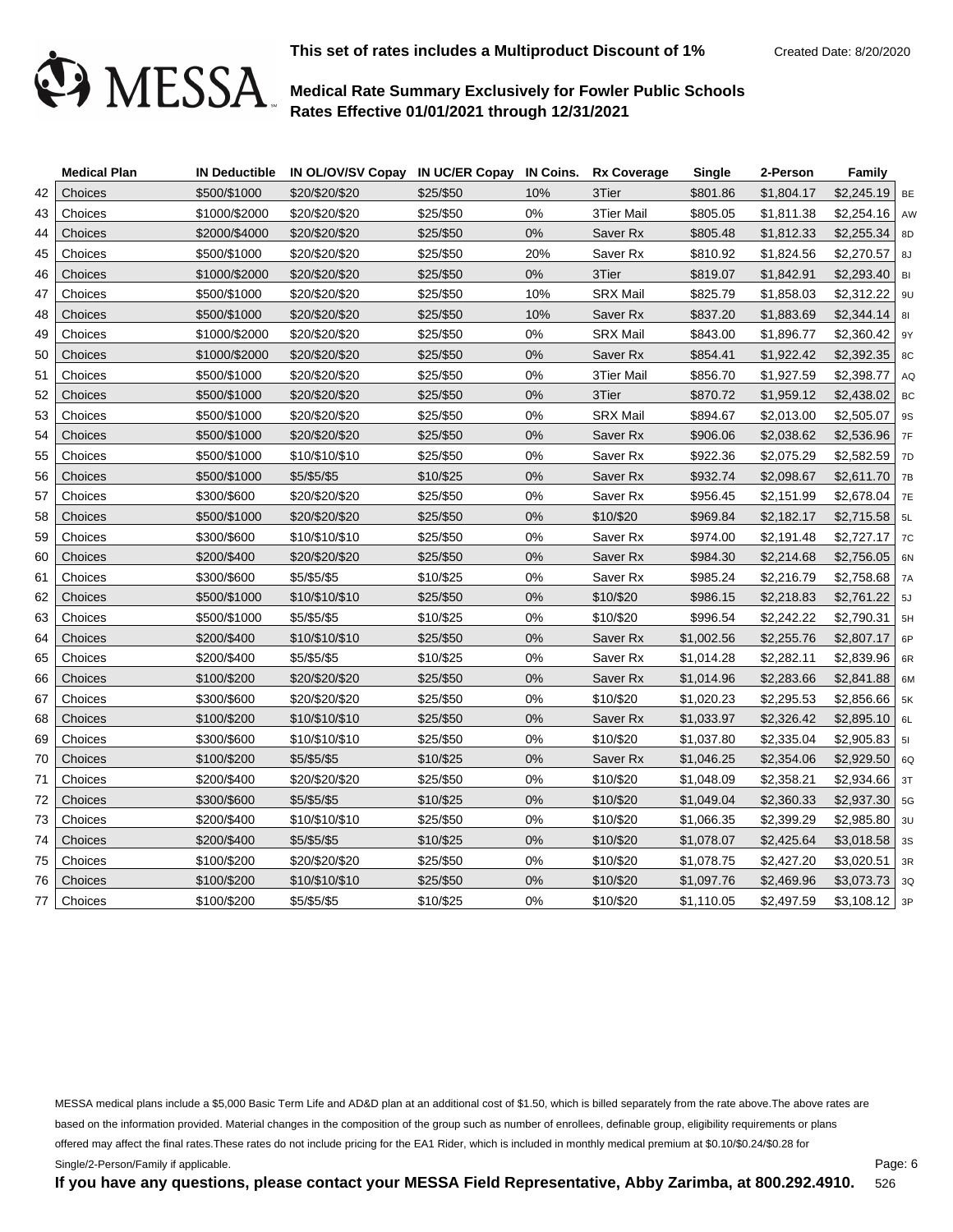

**This set of rates does not include a Multiproduct Discount** Created Date: 8/20/2020

## **Medical Rate Summary Exclusively for Fowler Public Schools Rates Effective 01/01/2021 through 12/31/2021**

|    | <b>Medical Plan</b>             |               | IN Deductible IN OL/OV/SV Copay IN UC/ER Copay IN Coins. Rx Coverage |            |       |                   | <b>Single</b> | 2-Person   | <b>Family</b>    |           |
|----|---------------------------------|---------------|----------------------------------------------------------------------|------------|-------|-------------------|---------------|------------|------------------|-----------|
|    | Essentials by MESSA \$375/\$750 |               | \$10/\$25/\$50                                                       | \$50/\$200 | 20%   | EbM               | \$614.39      | \$1,382.36 | $$1,720.27$ EA   |           |
|    |                                 |               |                                                                      |            |       |                   |               |            |                  |           |
| 2  | ABC Plan 3                      | \$3500/\$7000 | \$0/\$0/\$0                                                          | \$0/\$0    | 20%   | ABC Rx            | \$652.04      | \$1,467.08 | $$1,825.70$ 9Q   |           |
| 3  | ABC Plan 2                      | \$2000/\$4000 | \$0/\$0/\$0                                                          | \$0/\$0    | 20%   | <b>3Tier Mail</b> | \$660.35      | \$1,485.80 | $$1,848.99$ CI   |           |
| 4  | ABC Plan 2                      | \$2000/\$4000 | \$0/\$0/\$0                                                          | \$0/\$0    | 20%   | 3Tier             | \$668.26      | \$1,503.57 | $$1,871.12$ DO   |           |
| 5  | ABC Plan 2                      | \$2000/\$4000 | \$0/\$0/\$0                                                          | \$0/\$0    | 10%   | <b>3Tier Mail</b> | \$674.24      | \$1,517.03 | $$1,887.85$ CE   |           |
| 6  | ABC Plan 3                      | \$3500/\$7000 | \$0/\$0/\$0                                                          | \$0/\$0    | 10%   | ABC Rx            | \$680.59      | \$1,531.33 | $$1,905.66$ 7T   |           |
| 7  | ABC Plan 2                      | \$2000/\$4000 | \$0/\$0/\$0                                                          | \$0/\$0    | 10%   | 3Tier             | \$682.31      | \$1,535.20 | $$1,910.46$ DK   |           |
| 8  | ABC Plan 2                      | \$2000/\$4000 | \$0/\$0/\$0                                                          | \$0/\$0    | 20%   | ABC Rx            | \$699.43      | \$1,573.72 | \$1,958.41       | 9L        |
| 9  | ABC Plan 1                      | \$1400/\$2800 | \$0/\$0/\$0                                                          | \$0/\$0    | 20%   | 3Tier Mail        | \$699.84      | \$1,574.67 | $$1,959.57$ BW   |           |
| 10 | ABC Plan 1                      | \$1400/\$2800 | \$0/\$0/\$0                                                          | \$0/\$0    | 20%   | 3Tier             | \$708.23      | \$1,593.51 | $$1,983.03$ DC   |           |
| 11 | ABC Plan 2                      | \$2000/\$4000 | \$0/\$0/\$0                                                          | \$0/\$0    | 10%   | ABC Rx            | \$714.14      | \$1,606.83 | $$1,999.61$ 9K   |           |
| 12 | ABC Plan 1                      | \$1400/\$2800 | \$0/\$0/\$0                                                          | \$0/\$0    | 10%   | 3Tier Mail        | \$718.46      | \$1,616.55 | $$2,011.70$ BS   |           |
| 13 | ABC Plan 2                      | \$2000/\$4000 | \$0/\$0/\$0                                                          | \$0/\$0    | 0%    | <b>3Tier Mail</b> | \$721.95      | \$1,624.39 | $$2,021.47$ CA   |           |
| 14 | ABC Plan 1                      | \$1400/\$2800 | \$0/\$0/\$0                                                          | \$0/\$0    | 10%   | 3Tier             | \$727.06      | \$1,635.89 | $$2,035.78$ CY   |           |
| 15 | ABC Plan 2                      | \$2000/\$4000 | \$0/\$0/\$0                                                          | \$0/\$0    | 0%    | 3Tier             | \$730.61      | \$1,643.87 | $$2,045.70$ DG   |           |
| 16 | ABC Plan 1                      | \$1400/\$2800 | \$0/\$0/\$0                                                          | \$0/\$0    | 20%   | <b>ABC Mail</b>   | \$731.37      | \$1,645.59 | $$2,047.84$ AO   |           |
| 17 | ABC Plan 1                      | \$1400/\$2800 | \$0/\$0/\$0                                                          | \$0/\$0    | 20%   | ABC Rx            | \$741.10      | \$1,667.49 | $$2,075.09$ 9D   |           |
| 18 | ABC Plan 1                      | \$1400/\$2800 | \$0/\$0/\$0                                                          | \$0/\$0    | 10%   | <b>ABC Mail</b>   | \$750.83      | \$1,689.38 | $$2,102.34$ AK   |           |
| 19 | ABC Plan 1                      | \$1400/\$2800 | \$0/\$0/\$0                                                          | \$0/\$0    | 10%   | ABC Rx            | \$760.71      | \$1,711.59 | $$2,129.98$   9C |           |
| 20 | ABC Plan 2                      | \$2000/\$4000 | \$0/\$0/\$0                                                          | \$0/\$0    | $0\%$ | ABC Rx            | \$764.69      | \$1,720.55 | $$2,141.14$ 7R   |           |
| 21 | ABC Plan 1                      | \$1400/\$2800 | \$0/\$0/\$0                                                          | \$0/\$0    | 0%    | 3Tier Mail        | \$772.27      | \$1,737.61 | $$2,162.35$ BO   |           |
| 22 | ABC Plan 1                      | \$1400/\$2800 | \$0/\$0/\$0                                                          | \$0/\$0    | 0%    | 3Tier             | \$781.51      | \$1,758.41 | $$2,188.23$ cu   |           |
| 23 | ABC Plan 1                      | \$1400/\$2800 | \$0/\$0/\$0                                                          | \$0/\$0    | 0%    | <b>ABC Mail</b>   | \$807.05      | \$1,815.89 | $$2,259.77$ AG   |           |
| 24 | ABC Plan 1                      | \$1400/\$2800 | \$0/\$0/\$0                                                          | \$0/\$0    | 0%    | ABC Rx            | \$817.09      | \$1,838.46 | $$2,287.85$ 7P   |           |
|    |                                 |               |                                                                      |            |       |                   |               |            |                  |           |
| 25 | Choices                         | \$3000/\$6000 | \$20/\$20/\$20                                                       | \$25/\$50  | 20%   | Saver Rx          | \$715.69      | \$1,610.32 | $$2,003.95$   8V |           |
| 26 | Choices                         | \$3000/\$6000 | \$20/\$20/\$20                                                       | \$25/\$50  | 10%   | Saver Rx          | \$728.51      | \$1,639.15 | $$2,039.83$ 8U   |           |
| 27 | Choices                         | \$1000/\$2000 | \$20/\$20/\$20                                                       | \$25/\$50  | 20%   | 3Tier Mail        | \$729.00      | \$1,640.24 | $$2,041.19$ BA   |           |
| 28 | Choices                         | \$2000/\$4000 | \$20/\$20/\$20                                                       | \$25/\$50  | 20%   | Saver Rx          | \$739.50      | \$1,663.86 | $$2,070.59$ 8R   |           |
| 29 | Choices                         | \$1000/\$2000 | \$20/\$20/\$20                                                       | \$25/\$50  | 20%   | 3Tier             | \$743.14      | \$1,672.07 | $$2,080.80$ BM   |           |
| 30 | Choices                         | \$1000/\$2000 | \$20/\$20/\$20                                                       | \$25/\$50  | 10%   | 3Tier Mail        | \$750.04      | \$1,687.58 | \$2,100.11       | AY        |
| 31 | Choices                         | \$2000/\$4000 | \$20/\$20/\$20                                                       | \$25/\$50  | 10%   | Saver Rx          | \$756.89      | \$1,702.99 | $$2,119.27$ 8Q   |           |
| 32 | Choices                         | \$1000/\$2000 | \$20/\$20/\$20                                                       | \$25/\$50  | 10%   | 3Tier             | \$764.20      | \$1.719.43 | \$2.139.74       | <b>BK</b> |
| 33 | Choices                         | \$1000/\$2000 | \$20/\$20/\$20                                                       | \$25/\$50  | 20%   | <b>SRX Mail</b>   | \$767.33      | \$1,726.51 | $$2,148.54$ AC   |           |
| 34 | Choices                         | \$500/\$1000  | \$20/\$20/\$20                                                       | \$25/\$50  | 20%   | 3Tier Mail        | \$769.26      | \$1,730.82 | $$2,153.91$   AU |           |
| 35 | Choices                         | \$1000/\$2000 | \$20/\$20/\$20                                                       | \$25/\$50  | 20%   | Saver Rx          | \$778.84      | \$1,752.39 | $$2,180.74$ 8N   |           |
| 36 | Choices                         | \$3000/\$6000 | \$20/\$20/\$20                                                       | \$25/\$50  | $0\%$ | Saver Rx          | \$780.67      | \$1,756.51 | \$2,185.87       | 8E        |
| 37 | Choices                         | \$500/\$1000  | \$20/\$20/\$20                                                       | \$25/\$50  | 20%   | 3Tier             | \$783.41      | \$1,762.69 | $$2,193.56$ BG   |           |
| 38 | Choices                         | \$1000/\$2000 | \$20/\$20/\$20                                                       | \$25/\$50  | 10%   | <b>SRX Mail</b>   | \$788.37      | \$1,773.84 | \$2,207.44       | AA        |
| 39 | Choices                         | \$500/\$1000  | \$20/\$20/\$20                                                       | \$25/\$50  | 10%   | 3Tier Mail        | \$795.80      | \$1,790.55 | $$2,228.24$ As   |           |
| 40 | Choices                         | \$1000/\$2000 | \$20/\$20/\$20                                                       | \$25/\$50  | 10%   | Saver Rx          | \$799.89      | \$1,799.75 | $$2,239.69$ 8M   |           |
| 41 | Choices                         | \$500/\$1000  | \$20/\$20/\$20                                                       | \$25/\$50  | 20%   | <b>SRX Mail</b>   | \$807.60      | \$1,817.09 | $$2,261.26$   9W |           |